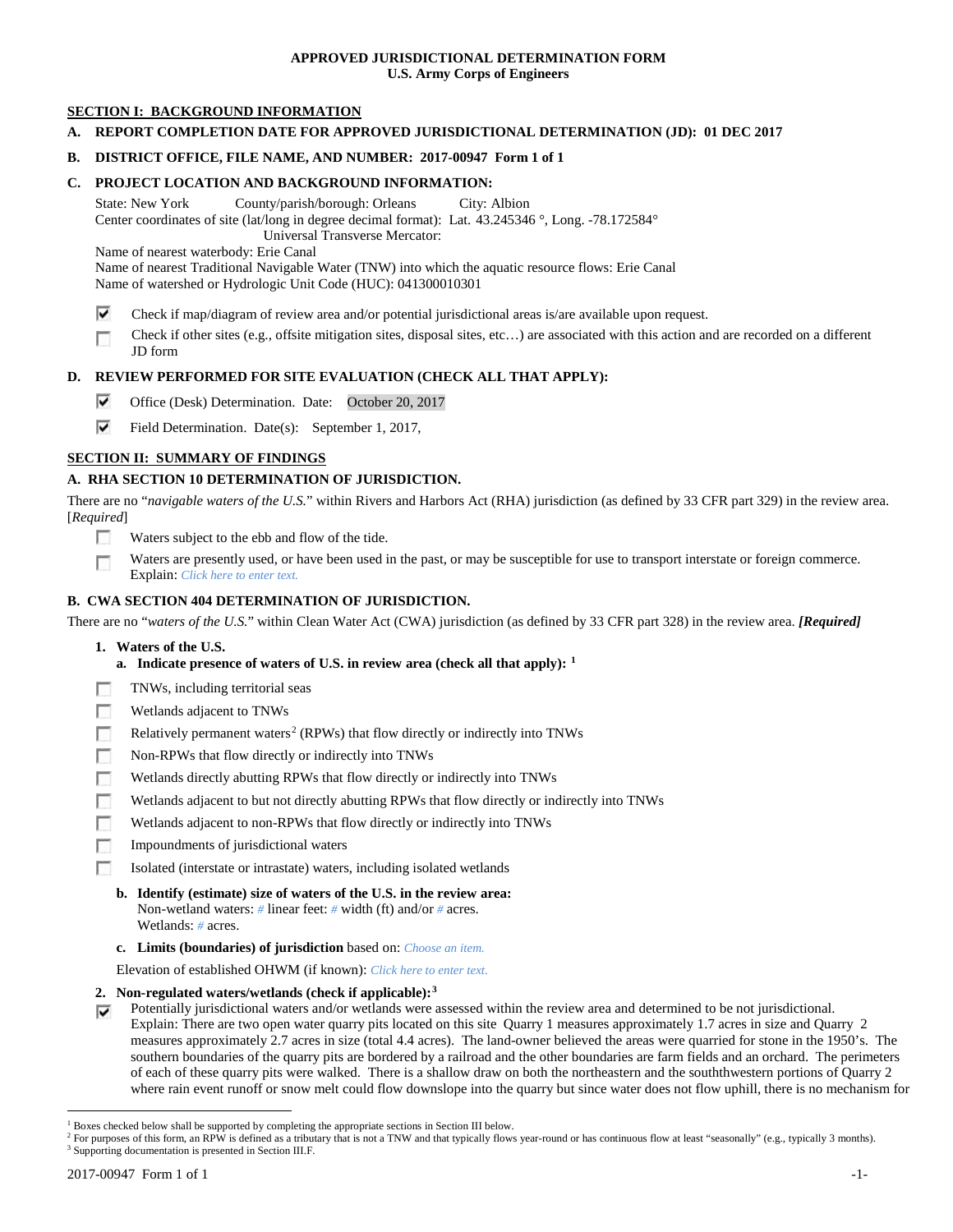the water in the quarry pit to flow out at either of these locations. There were no other locations along the perimeter of either quarry pit where water could outlet to reach another body of water. The quarry pits are located approximately 2,300 lienar feet at the nearest point from a creek located to the west of the pits (Sandy Creek) with a vertical elevation rise of 20 feet between the pits and the Creek. The pits are located approximately 700 linear feet from the Erie Canal.at the closest point with a 2 foot vertical rise from the quarry pits to the Erie Canal. A shallow subsurface connection would not be achievable to either the Creek or to the Canal from either quarry pit due to the topography. These quarry pits are not a part of an aquatic ecological contimuum in the area.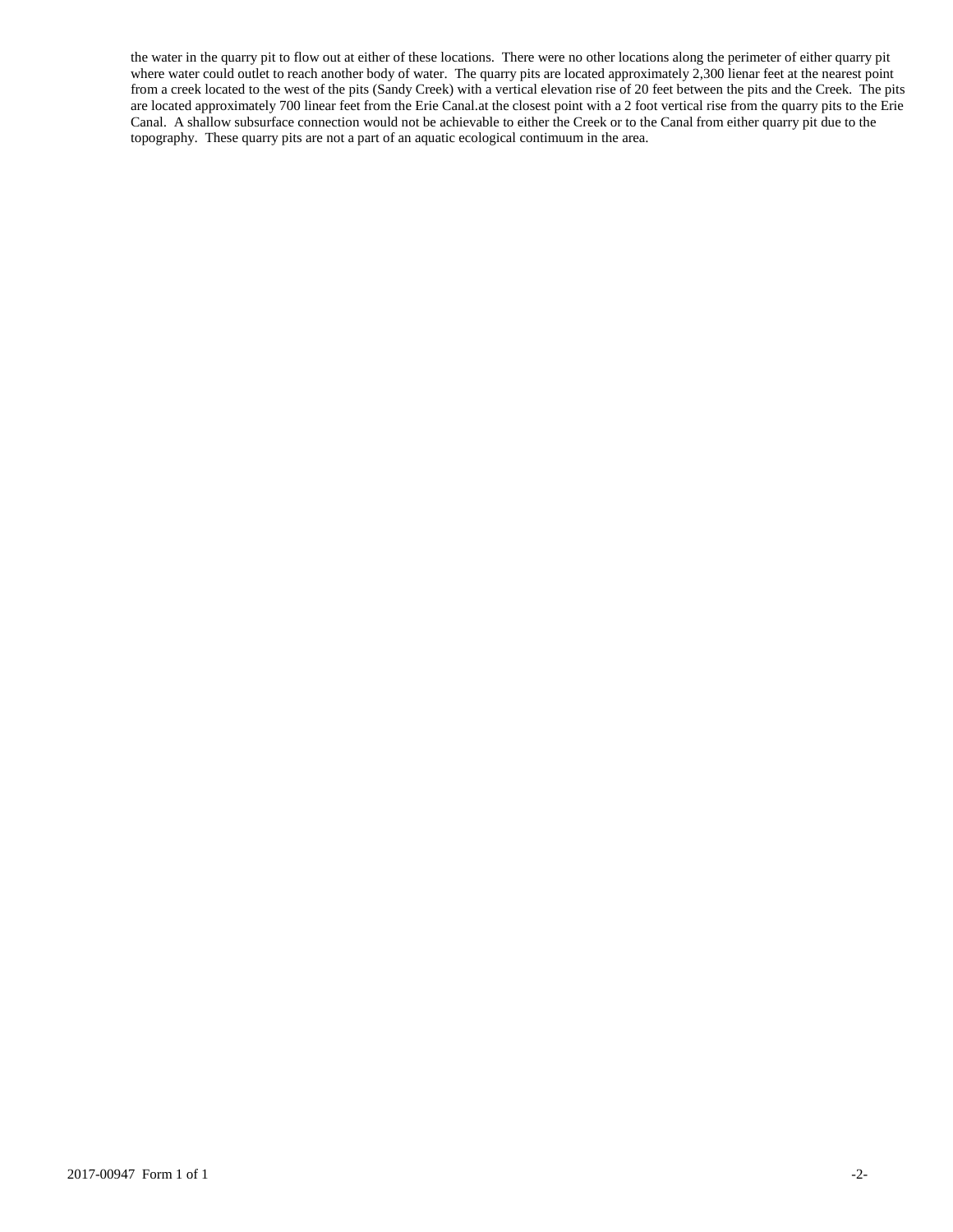# **SECTION III: CWA ANALYSIS**

### **A. TNWs AND WETLANDS ADJACENT TO TNWs**

**The agencies will assert jurisdiction over TNWs and wetlands adjacent to TNWs. If the aquatic resource is a TNW, complete Section III.A.1 and Section III.D.1. only; if the aquatic resource is a wetland adjacent to a TNW, complete Sections III.A.1 and 2 and Section III.D.1.; otherwise, see Section III.B below**.

- **1. TNW**  Identify TNW: *Click here to enter text.*
	- Summarize rationale supporting determination: *Click here to enter text.*
- **2. Wetland adjacent to TNW** Summarize rationale supporting conclusion that wetland is "adjacent": *Click here to enter text.*

## **B. CHARACTERISTICS OF TRIBUTARY (THAT IS NOT A TNW) AND ITS ADJACENT WETLANDS (IF ANY):**

**This section summarizes information regarding characteristics of the tributary and its adjacent wetlands, if any, and it helps determine whether or not the standards for jurisdiction established under Rapanos have been met.** 

**The agencies will assert jurisdiction over non-navigable tributaries of TNWs where the tributaries are "relatively permanent waters" (RPWs), i.e. tributaries that typically flow year-round or have continuous flow at least seasonally (e.g., typically 3 months). A wetland that directly abuts an RPW is also jurisdictional. If the aquatic resource is not a TNW, but has year-round (perennial) flow, skip to Section III.D.2. If the aquatic resource is a wetland directly abutting a tributary with perennial flow, skip to Section III.D.4.**

**A wetland that is adjacent to but that does not directly abut an RPW requires a significant nexus evaluation. Corps districts and EPA regions will include in the record any available information that documents the existence of a significant nexus between a relatively permanent tributary that is not perennial (and its adjacent wetlands if any) and a traditional navigable water, even though a significant nexus finding is not required as a matter of law.**

**If the waterbody[4](#page-2-0) is not an RPW, or a wetland directly abutting an RPW, a JD will require additional data to determine if the waterbody has a significant nexus with a TNW. If the tributary has adjacent wetlands, the significant nexus evaluation must consider the tributary in combination with all of its adjacent wetlands. This significant nexus evaluation that combines, for analytical purposes, the tributary and all of its adjacent wetlands is used whether the review area identified in the JD request is the tributary, or its adjacent wetlands, or both. If the JD covers a tributary with adjacent wetlands, complete Section III.B.1 for the tributary, Section III.B.2 for any onsite wetlands, and Section III.B.3 for all wetlands adjacent to that tributary, both onsite and offsite. The determination whether a significant nexus exists is determined in Section III.C below.**

**1. Characteristics of non-TNWs that flow directly or indirectly into TNW**

**(i) General Area Conditions:**

Watershed size: *# Choose an item.* Drainage area: *# Choose an item.*

Average annual rainfall: *#* inches Average annual snowfall: *#* inches

### **(ii) Physical Characteristics:**

- (a) Relationship with TNW:
	- Tributary flows directly into TNW.

n Tributary flows through *Choose an item.* tributaries before entering TNW.

Project waters are *Choose an item.* river miles from TNW. Project waters are *Choose an item.* river miles from RPW. Project waters are *Choose an item.* aerial (straight) miles from TNW. Project waters are *Choose an item.* aerial (straight) miles from RPW. Project waters cross or serve as state boundaries. Explain: *Click here to enter text.*

Identify flow route to TNW[5:](#page-2-1) *Click here to enter text.* Tributary stream order, if known: *Click here to enter text.*

(b) General Tributary Characteristics (check all that apply):

**Tributary** is: Natural

- Artificial (man-made). Explain: *Click here to enter text.*
- Manipulated (man-altered). Explain: *Click here to enter text.*

<span id="page-2-0"></span> $4$  Note that the Instructional Guidebook contains additional information regarding swales, ditches, washes, and erosional features generally and in the arid West.

<span id="page-2-1"></span><sup>5</sup> Flow route can be described by identifying, e.g., tributary a, which flows through the review area, to flow into tributary b, which then flows into TNW.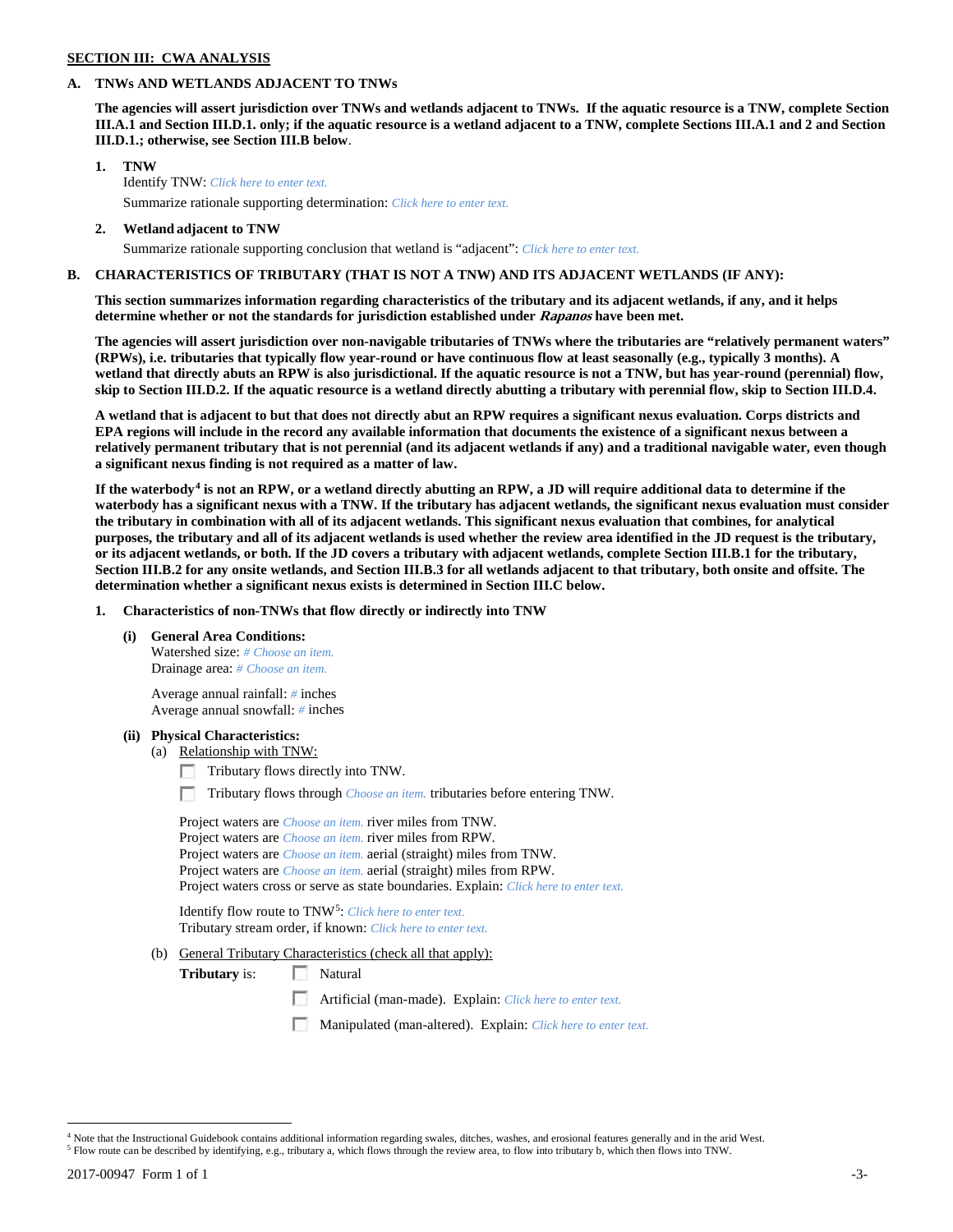|     |                                                                                                                                                                                                                                                                                     | <b>Tributary</b> properties with respect to top of bank (estimate):<br>Average width: # feet<br>Average depth: # feet<br>Average side slopes: Choose an item.                                                                                    |  |                                                     |              |                                   |  |                                                                                                                                     |
|-----|-------------------------------------------------------------------------------------------------------------------------------------------------------------------------------------------------------------------------------------------------------------------------------------|--------------------------------------------------------------------------------------------------------------------------------------------------------------------------------------------------------------------------------------------------|--|-----------------------------------------------------|--------------|-----------------------------------|--|-------------------------------------------------------------------------------------------------------------------------------------|
|     | Primary tributary substrate composition (check all that apply):<br>Silts<br>Sands                                                                                                                                                                                                   |                                                                                                                                                                                                                                                  |  |                                                     |              |                                   |  | Concrete                                                                                                                            |
|     |                                                                                                                                                                                                                                                                                     | Cobbles                                                                                                                                                                                                                                          |  | Gravel                                              |              |                                   |  | Muck                                                                                                                                |
|     |                                                                                                                                                                                                                                                                                     |                                                                                                                                                                                                                                                  |  |                                                     |              |                                   |  |                                                                                                                                     |
|     |                                                                                                                                                                                                                                                                                     | Bedrock                                                                                                                                                                                                                                          |  | Vegetation. Type/% cover: Click here to enter text. |              |                                   |  |                                                                                                                                     |
|     |                                                                                                                                                                                                                                                                                     | Other. Explain: Click here to enter text.                                                                                                                                                                                                        |  |                                                     |              |                                   |  |                                                                                                                                     |
| (c) | Tributary condition/stability [e.g., highly eroding, sloughing banks]. Explain: Click here to enter text.<br>Presence of run/riffle/pool complexes. Explain: Click here to enter text.<br>Tributary geometry: Choose an item.<br>Tributary gradient (approximate average slope): #% |                                                                                                                                                                                                                                                  |  |                                                     |              |                                   |  |                                                                                                                                     |
|     | Flow:                                                                                                                                                                                                                                                                               | Tributary provides for: Choose an item.<br>Estimate average number of flow events in review area/year: Choose an item.<br>Describe flow regime: Click here to enter text.<br>Other information on duration and volume: Click here to enter text. |  |                                                     |              |                                   |  |                                                                                                                                     |
|     |                                                                                                                                                                                                                                                                                     | <b>Surface flow is:</b> Choose an item. <b>Characteristics:</b> Click here to enter text.                                                                                                                                                        |  |                                                     |              |                                   |  |                                                                                                                                     |
|     |                                                                                                                                                                                                                                                                                     | Subsurface flow: Choose an item. Explain findings: Click here to enter text.<br>Dye (or other) test performed: Click here to enter text.                                                                                                         |  |                                                     |              |                                   |  |                                                                                                                                     |
|     | Tributary has (check all that apply):<br>$\Box$ Bed and banks<br>$\Box$ OHWM <sup>6</sup> (check all indicators that apply):                                                                                                                                                        |                                                                                                                                                                                                                                                  |  |                                                     |              |                                   |  |                                                                                                                                     |
|     |                                                                                                                                                                                                                                                                                     | $\Box$ clear, natural line impressed on the bank $\Box$                                                                                                                                                                                          |  |                                                     |              | the presence of litter and debris |  |                                                                                                                                     |
|     |                                                                                                                                                                                                                                                                                     | changes in the character of soil<br><b>Allen</b>                                                                                                                                                                                                 |  |                                                     |              |                                   |  | destruction of terrestrial vegetation                                                                                               |
|     |                                                                                                                                                                                                                                                                                     | shelving                                                                                                                                                                                                                                         |  |                                                     | <b>Fill</b>  | the presence of wrack line        |  |                                                                                                                                     |
|     |                                                                                                                                                                                                                                                                                     |                                                                                                                                                                                                                                                  |  | vegetation matted down, bent, or absent             |              | sediment sorting                  |  |                                                                                                                                     |
|     |                                                                                                                                                                                                                                                                                     | leaf litter disturbed or washed away                                                                                                                                                                                                             |  |                                                     |              | scour                             |  |                                                                                                                                     |
|     |                                                                                                                                                                                                                                                                                     | sediment deposition<br><b>COLLEGE</b>                                                                                                                                                                                                            |  |                                                     | L.           |                                   |  | multiple observed or predicted flow events                                                                                          |
|     |                                                                                                                                                                                                                                                                                     | water staining                                                                                                                                                                                                                                   |  |                                                     |              |                                   |  | abrupt change in plant community Click here to enter text.                                                                          |
|     |                                                                                                                                                                                                                                                                                     | other (list): Click here to enter text.                                                                                                                                                                                                          |  |                                                     |              |                                   |  |                                                                                                                                     |
|     |                                                                                                                                                                                                                                                                                     | $\Box$ Discontinuous OHWM. <sup>7</sup> Explain: Click here to enter text.                                                                                                                                                                       |  |                                                     |              |                                   |  |                                                                                                                                     |
|     | If factors other than the OHWM were used to determine lateral extent of CWA jurisdiction (check all that apply):<br>High Tide Line indicated by:<br>Mean High Water Mark indicated by:                                                                                              |                                                                                                                                                                                                                                                  |  |                                                     |              |                                   |  |                                                                                                                                     |
|     |                                                                                                                                                                                                                                                                                     | oil or scum line along shore objects                                                                                                                                                                                                             |  |                                                     |              | survey to available datum;        |  |                                                                                                                                     |
|     |                                                                                                                                                                                                                                                                                     |                                                                                                                                                                                                                                                  |  | fine shell or debris deposits (foreshore)           | <b>I</b> and | physical markings;                |  |                                                                                                                                     |
|     |                                                                                                                                                                                                                                                                                     | physical markings/characteristics                                                                                                                                                                                                                |  |                                                     |              |                                   |  | vegetation lines/changes in vegetation types.                                                                                       |
|     |                                                                                                                                                                                                                                                                                     | tidal gauges                                                                                                                                                                                                                                     |  |                                                     |              |                                   |  |                                                                                                                                     |
|     |                                                                                                                                                                                                                                                                                     | other (list): Click here to enter text.<br><b>COL</b>                                                                                                                                                                                            |  |                                                     |              |                                   |  |                                                                                                                                     |
|     |                                                                                                                                                                                                                                                                                     | (iii) Chemical Characteristics:                                                                                                                                                                                                                  |  |                                                     |              |                                   |  | Characterize tributary (e.g., water color is clear, discolored, oily film; water quality; general watershed characteristics, etc.). |

Explain: *Click here to enter text.*

Identify specific pollutants, if known: *Click here to enter text.*

<span id="page-3-1"></span><span id="page-3-0"></span> <sup>6</sup> <sup>6</sup>A natural or man-made discontinuity in the OHWM does not necessarily sever jurisdiction (e.g., where the stream temporarily flows underground, or where the OHWM has been removed by development or agricultural practices). Where there is a break in the OHWM that is unrelated to the waterbody's flow regime (e.g., flow over a rock outcrop or through a culvert), the agencies will look for indicators of flow above and below the break. 7 Ibid.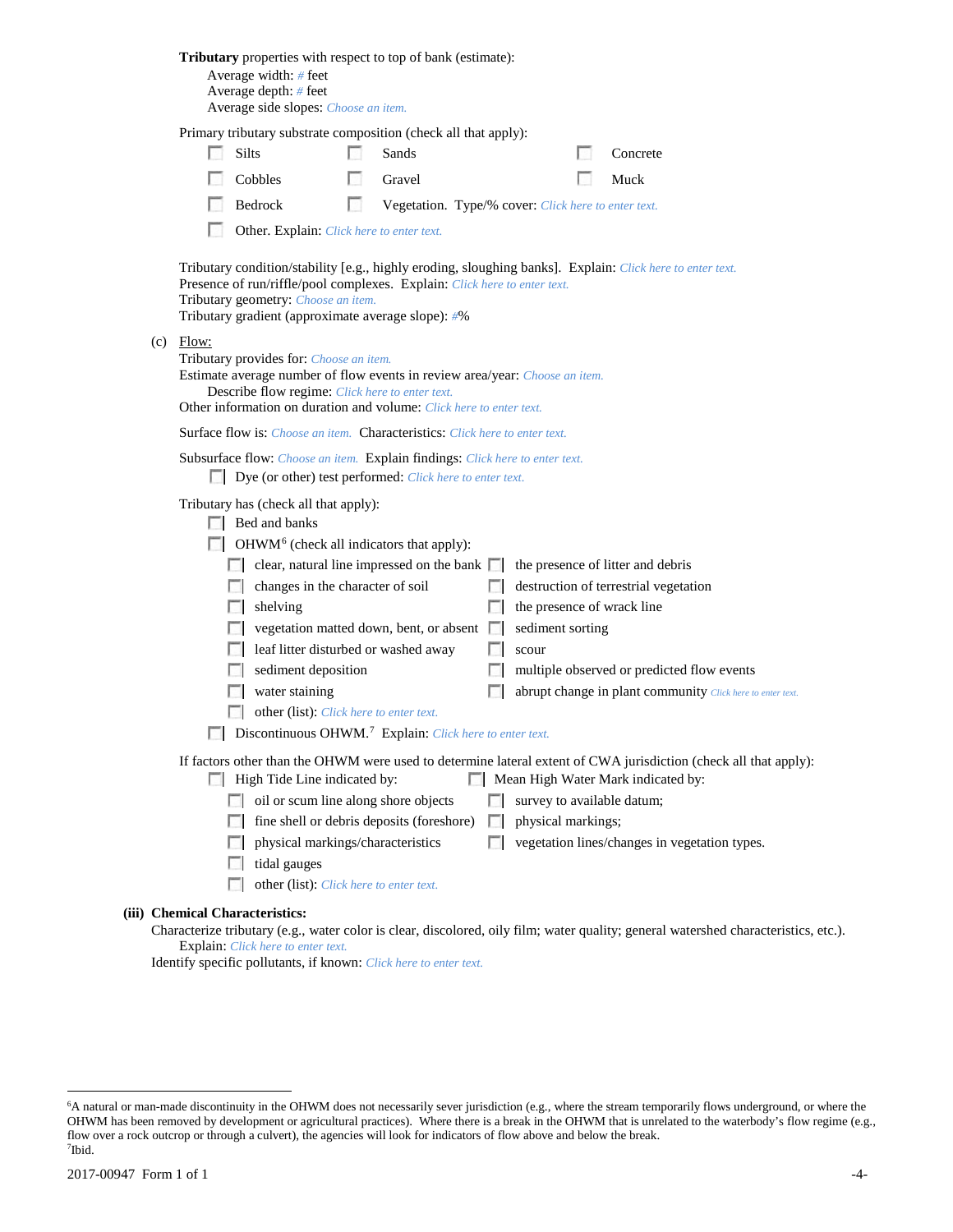### **(iv) Biological Characteristics. Channel supports (check all that apply):**

- Riparian corridor. Characteristics (type, average width): *Click here to enter text.*
- Wetland fringe. Characteristics: *Click here to enter text.*
- Habitat for:
	- Federally Listed species. Explain findings: *Click here to enter text.*
	- Fish/spawn areas. Explain findings: *Click here to enter text.*
	- Other environmentally-sensitive species. Explain findings: *Click here to enter text.* п.
	- n Aquatic/wildlife diversity. Explain findings: *Click here to enter text.*

#### **2. Characteristics of wetlands adjacent to non-TNW that flow directly or indirectly into TNW**

### **(i) Physical Characteristics:**

- (a) General Wetland Characteristics:
	- Properties:

Wetland size: *#* acres Wetland type. Explain: *Click here to enter text.*

Wetland quality. Explain: *Click here to enter text.*

Project wetlands cross or serve as state boundaries. Explain: *Click here to enter text.*

(b) General Flow Relationship with Non-TNW: Flow is: *Choose an item.* Explain: *Click here to enter text.*

Surface flow is: *Choose an item.* Characteristics: *Click here to enter text.*

Subsurface flow: *Choose an item.* Explain findings: *Click here to enter text.*

Dye (or other) test performed: *Click here to enter text.*

#### (c) Wetland Adjacency Determination with Non-TNW:

- $\Box$  Directly abutting
- Not directly abutting
	- 100 Discrete wetland hydrologic connection. Explain: *Click here to enter text.*
	- Ecological connection. Explain: *Click here to enter text.* **The Company**
	- $\sim$ Separated by berm/barrier. Explain: *Click here to enter text.*
- (d) Proximity (Relationship) to TNW

Project wetlands are *Choose an item.* river miles from TNW. Project waters are *Choose an item.* aerial (straight) miles from TNW. Flow is from: *Choose an item.* Estimate approximate location of wetland as within the *Choose an item.* floodplain.

#### **(ii) Chemical Characteristics:**

Characterize wetland system (e.g., water color is clear, brown, oil film on surface; water quality; general watershed characteristics; etc.). Explain: *Click here to enter text.*

Identify specific pollutants, if known: *Click here to enter text.*

#### **(iii) Biological Characteristics. Wetland supports (check all that apply):**

- Riparian buffer. Characteristics (type, average width): *Click here to enter text.*
- Vegetation type/percent cover. Explain: *Click here to enter text.*
- $\Box$  Habitat for:
	- Federally Listed species. Explain findings: *Click here to enter text*.
	- Fish/spawn areas. Explain findings: *Click here to enter text*.
	- Other environmentally-sensitive species. Explain findings: *Click here to enter text.*
	- Aquatic/wildlife diversity. Explain findings: *Click here to enter text.*

#### **3. Characteristics of all wetlands adjacent to the tributary (if any)**

All wetland(s) being considered in the cumulative analysis: *Choose an item.* Approximately (*#*) acres in total are being considered in the cumulative analysis.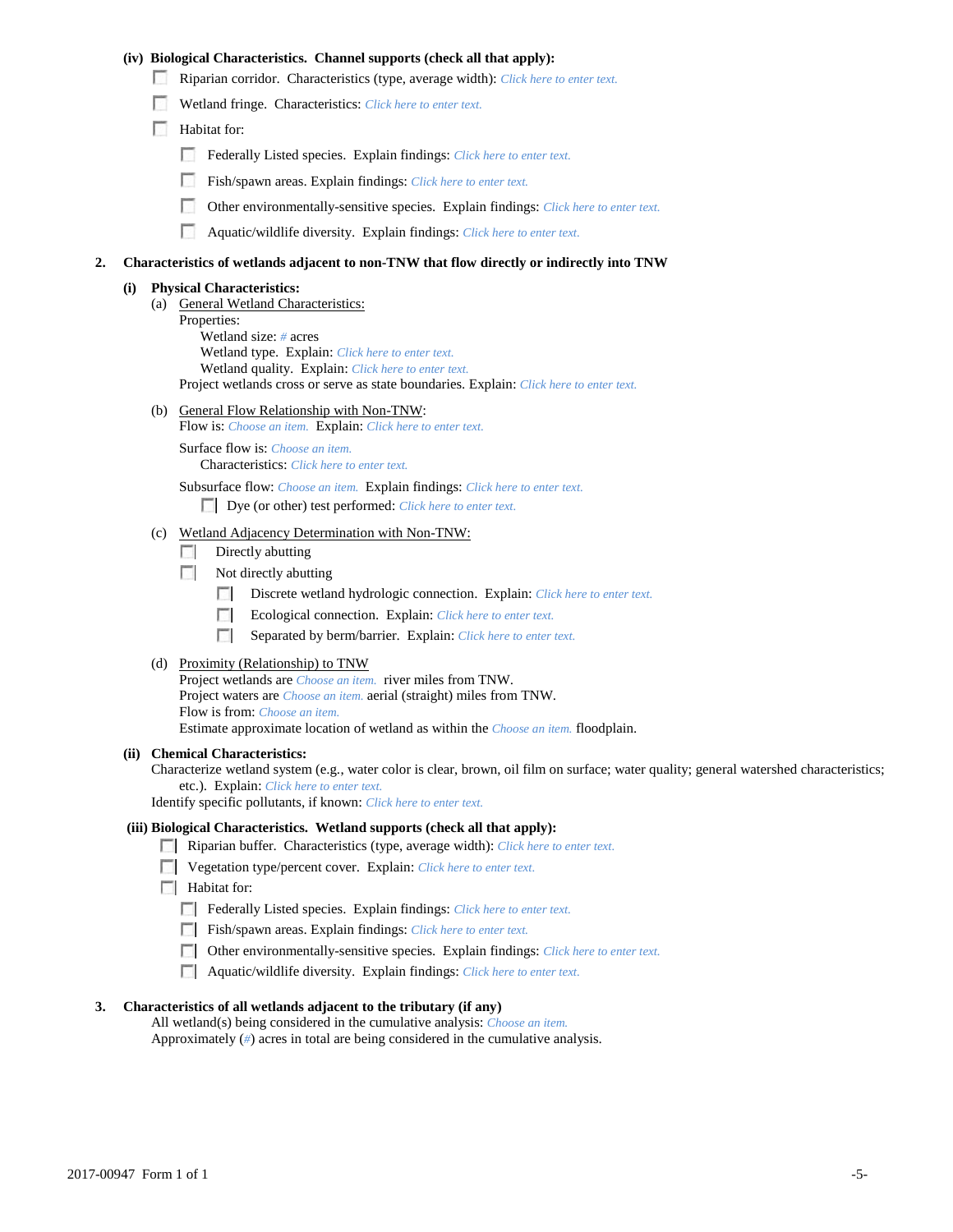For each wetland, specify the following:

| Directly abuts? $(Y/N)$ | Size (in acres) | Directly abuts? $(Y/N)$ | Size (in acres) |
|-------------------------|-----------------|-------------------------|-----------------|
|                         |                 |                         |                 |
| V/N                     |                 | Y/N                     |                 |
| V/N                     |                 | Y/N                     |                 |
|                         |                 | Y/N                     |                 |

Summarize overall biological, chemical and physical functions being performed: *Click here to enter text.*

## **C. SIGNIFICANT NEXUS DETERMINATION**

**A significant nexus analysis will assess the flow characteristics and functions of the tributary itself and the functions performed by any wetlands adjacent to the tributary to determine if they significantly affect the chemical, physical, and biological integrity of a TNW. For each of the following situations, a significant nexus exists if the tributary, in combination with all of its adjacent wetlands, has more than a speculative or insubstantial effect on the chemical, physical and/or biological integrity of a TNW. Considerations when evaluating significant nexus include, but are not limited to the volume, duration, and frequency of the flow of water in the tributary and its proximity to a TNW, and the functions performed by the tributary and all its adjacent wetlands. It is not appropriate to determine significant nexus based solely on any specific threshold of distance (e.g. between a tributary and its adjacent wetland or between a tributary and the TNW). Similarly, the fact an adjacent wetland lies within or outside of a floodplain is not solely determinative of significant nexus.** 

### **Draw connections between the features documented and the effects on the TNW, as identified in the** *Rapanos* **Guidance and discussed in the Instructional Guidebook. Factors to consider include, for example:**

- Does the tributary, in combination with its adjacent wetlands (if any), have the capacity to carry pollutants or flood waters to TNWs, or to reduce the amount of pollutants or flood waters reaching a TNW?
- Does the tributary, in combination with its adjacent wetlands (if any), provide habitat and lifecycle support functions for fish and other species, such as feeding, nesting, spawning, or rearing young for species that are present in the TNW?
- Does the tributary, in combination with its adjacent wetlands (if any), have the capacity to transfer nutrients and organic carbon that support downstream foodwebs?
- Does the tributary, in combination with its adjacent wetlands (if any), have other relationships to the physical, chemical, or biological integrity of the TNW?

### *Note: the above list of considerations is not inclusive and other functions observed or known to occur should be documented below:*

- **1. Significant nexus findings for non-RPW that has no adjacent wetlands and flows directly or indirectly into TNWs.** Explain findings of presence or absence of significant nexus below, based on the tributary itself, then go to Section III.D: *Click here to enter text.*
- **2. Significant nexus findings for non-RPW and its adjacent wetlands, where the non-RPW flows directly or indirectly into TNWs.**  Explain findings of presence or absence of significant nexus below, based on the tributary in combination with all of its adjacent wetlands, then go to Section III.D: *Click here to enter text.*
- **3. Significant nexus findings for wetlands adjacent to an RPW but that do not directly abut the RPW.** Explain findings of presence or absence of significant nexus below, based on the tributary in combination with all of its adjacent wetlands, then go to Section III.D: *Click here to enter text.*

# **D. DETERMINATIONS OF JURISDICTIONAL FINDINGS. THE SUBJECT WATERS/WETLANDS ARE (CHECK ALL THAT APPLY):**

- **1. TNWs and Adjacent Wetlands.** Check all that apply and provide size estimates in review area:
	- TNWs: *#* linear feet *#* width (ft), Or, *#* acres.
	- **Wetlands adjacent to TNWs: # acres.**

## **2. RPWs that flow directly or indirectly into TNWs.**

- Tributaries of TNWs where tributaries typically flow year-round are jurisdictional. Provide data and rationale indicating that tributary is perennial: *Click here to enter text.*.
- Tributaries of TNW where tributaries have continuous flow "seasonally" (e.g., typically three months each year) are jurisdictional.  $\mathcal{L}$ Data supporting this conclusion is provided at Section III.B. Provide rationale indicating that tributary flows seasonally: *Click here to enter text.*.

Provide estimates for jurisdictional waters in the review area (check all that apply):

- Tributary waters: # linear feet # width (ft).
- Other non-wetland waters: *#* acres.

Identify type(s) of waters: *Click here to enter text.*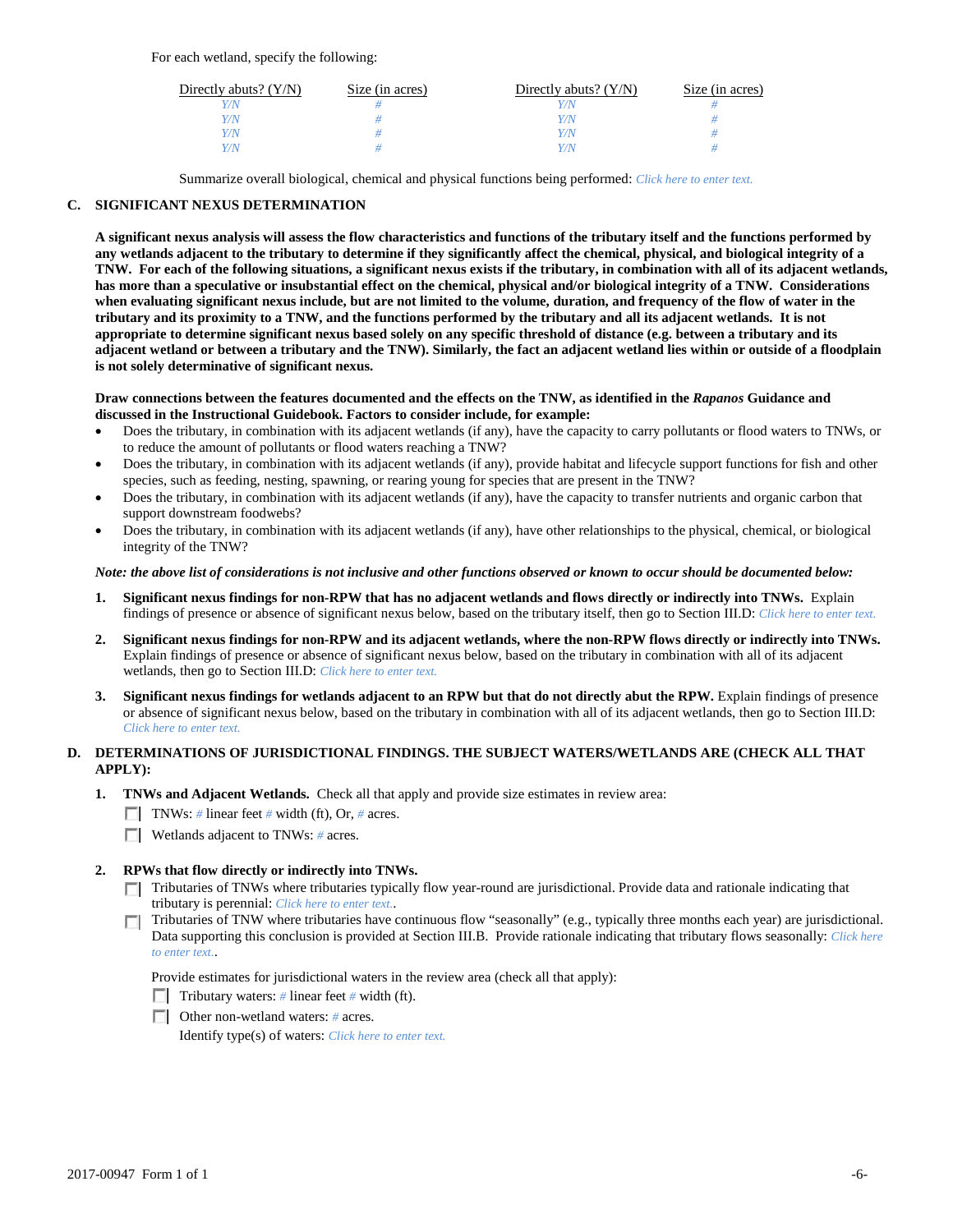### **3. Non-RPWs[8](#page-6-0) that flow directly or indirectly into TNWs.**

Waterbody that is not a TNW or an RPW, but flows directly or indirectly into a TNW, and it has a significant nexus with a TNW is jurisdictional. Data supporting this conclusion is provided at Section III.C.

Provide estimates for jurisdictional waters within the review area (check all that apply):

- **Tributary waters:** # linear feet # width (ft).
- Other non-wetland waters: *#* acres. Identify type(s) of waters: *Click here to enter text.*
- **4. Wetlands directly abutting an RPW that flow directly or indirectly into TNWs.**
	- **Wetlands directly abut RPW and thus are jurisdictional as adjacent wetlands.** 
		- $\Box$  Wetlands directly abutting an RPW where tributaries typically flow year-round. Provide data and rationale indicating that tributary is perennial in Section III.D.2, above. Provide rationale indicating that wetland is directly abutting an RPW: *Click here to enter text.*
		- Wetlands directly abutting an RPW where tributaries typically flow "seasonally." Provide data indicating that tributary is seasonal in Section III.B and rationale in Section III.D.2, above. Provide rationale indicating that wetland is directly abutting an RPW: *Click here to enter text.*

Provide acreage estimates for jurisdictional wetlands in the review area: *#* acres.

- **5. Wetlands adjacent to but not directly abutting an RPW that flow directly or indirectly into TNWs.**
	- $\Box$  Wetlands that do not directly abut an RPW, but when considered in combination with the tributary to which they are adjacent and with similarly situated adjacent wetlands, have a significant nexus with a TNW are jurisidictional. Data supporting this conclusion is provided at Section III.C.

Provide acreage estimates for jurisdictional wetlands in the review area: *#* acres.

- **6. Wetlands adjacent to non-RPWs that flow directly or indirectly into TNWs.** 
	- Wetlands adjacent to such waters, and have when considered in combination with the tributary to which they are adjacent Г. and with similarly situated adjacent wetlands, have a significant nexus with a TNW are jurisdictional. Data supporting this conclusion is provided at Section III.C.

Provide estimates for jurisdictional wetlands in the review area: *#* acres.

### **7. Impoundments of jurisdictional waters. [9](#page-6-1)**

As a general rule, the impoundment of a jurisdictional tributary remains jurisdictional.

- Demonstrate that impoundment was created from "waters of the U.S.," or
- Demonstrate that water meets the criteria for one of the categories presented above (1-6), or
- n Demonstrate that water is isolated with a nexus to commerce (see E below).
- **E. ISOLATED [INTERSTATE OR INTRA-STATE] WATERS, INCLUDING ISOLATED WETLANDS, THE USE, DEGRADATION OR DESTRUCTION OF WHICH COULD AFFECT INTERSTATE COMMERCE, INCLUDING ANY SUCH WATERS (CHECK ALL THAT APPLY):[10](#page-6-2)**
	- which are or could be used by interstate or foreign travelers for recreational or other purposes.
	- from which fish or shellfish are or could be taken and sold in interstate or foreign commerce.
	- which are or could be used for industrial purposes by industries in interstate commerce.
	- Interstate isolated waters.Explain: *Click here to enter text.*
	- Other factors.Explain: *Click here to enter text.*

#### **Identify water body and summarize rationale supporting determination:** *Click here to enter text.*

Provide estimates for jurisdictional waters in the review area (check all that apply):

- Tributary waters: # linear feet # width (ft).
- Other non-wetland waters: *#* acres.

Identify type(s) of waters: *Click here to enter text.*

Wetlands: *#* acres.

<span id="page-6-0"></span> $\frac{1}{8}$ See Footnote # 3.

<sup>&</sup>lt;sup>9</sup> To complete the analysis refer to the key in Section III.D.6 of the Instructional Guidebook.

<span id="page-6-2"></span><span id="page-6-1"></span><sup>&</sup>lt;sup>10</sup> Prior to asserting or declining CWA jurisdiction based solely on this category, Corps Districts will elevate the action to Corps and EPA HQ for review consistent with the process described in the Corps/EPA *Memorandum Regarding CWA Act Jurisdiction Following Rapanos.*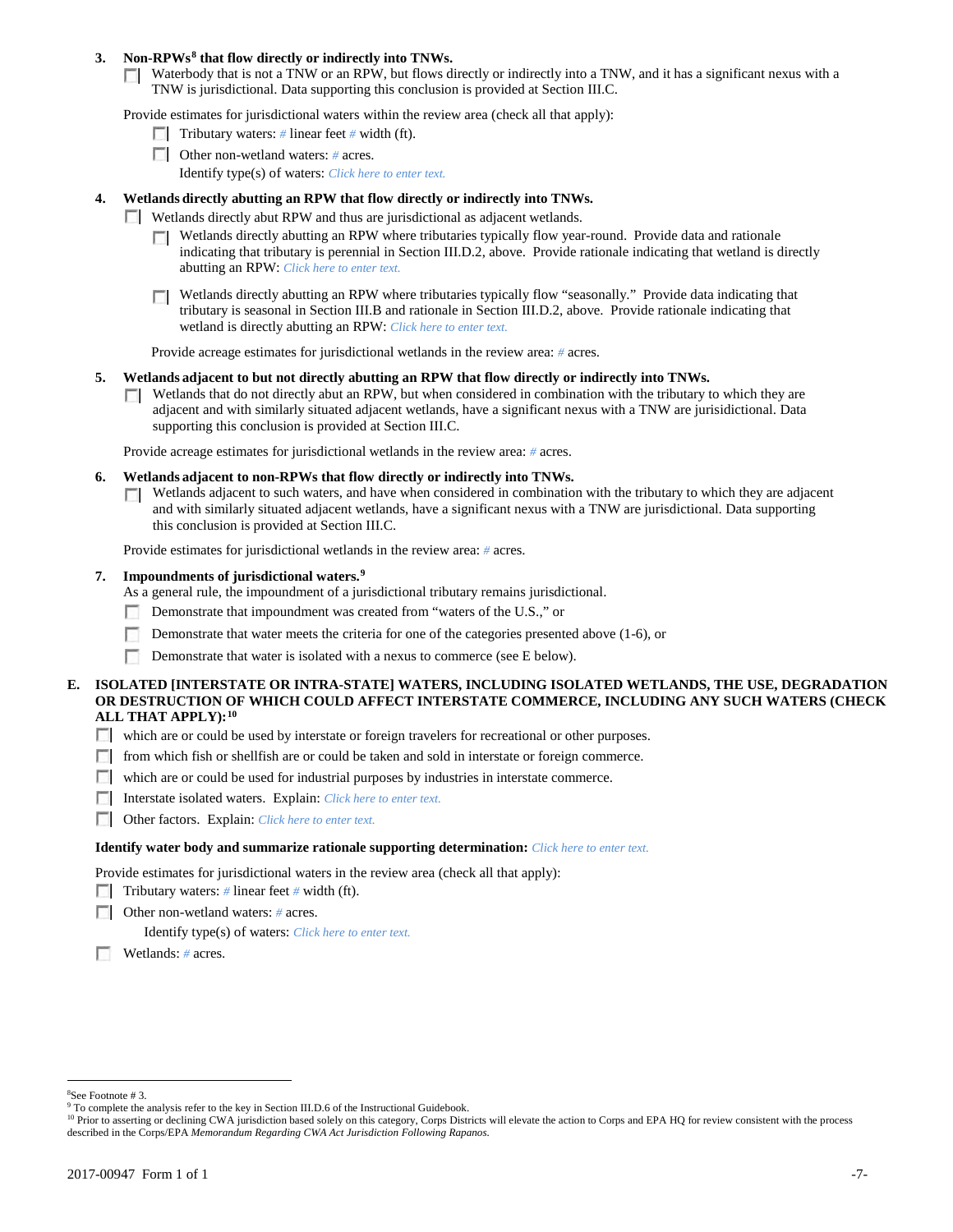| F. |    | NON-JURISDICTIONAL WATERS, INCLUDING WETLANDS (CHECK ALL THAT APPLY):                                                                                                                                                                                                                                                                                                                                                                          |
|----|----|------------------------------------------------------------------------------------------------------------------------------------------------------------------------------------------------------------------------------------------------------------------------------------------------------------------------------------------------------------------------------------------------------------------------------------------------|
|    | ⊽  | If potential wetlands were assessed within the review area, these areas did not meet the criteria in the 1987 Corps of Engineers<br>Wetland Delineation Manual and/or appropriate Regional Supplements.<br>Review area included isolated waters with no substantial nexus to interstate (or foreign) commerce.<br>Prior to the Jan 2001 Supreme Court decision in "SWANCC," the review area would have been regulated based solely on the<br>⊽ |
|    |    | "Migratory Bird Rule" (MBR).                                                                                                                                                                                                                                                                                                                                                                                                                   |
|    | n  | Waters do not meet the "Significant Nexus" standard, where such a finding is required for jurisdiction. Explain: Click here to enter text.                                                                                                                                                                                                                                                                                                     |
|    | г  | Other: (explain, if not covered above): Click here to enter text.                                                                                                                                                                                                                                                                                                                                                                              |
|    |    | Provide acreage estimates for non-jurisdictional waters in the review area, where the sole potential basis of jurisdiction is the MBR factors<br>(i.e., presence of migratory birds, presence of endangered species, use of water for irrigated agriculture), using best professional judgment<br>(check all that apply):                                                                                                                      |
|    |    | Non-wetland waters (i.e., rivers, streams): # linear feet # width (ft).                                                                                                                                                                                                                                                                                                                                                                        |
|    |    | Lakes/ponds: $# \, \text{acres.}$                                                                                                                                                                                                                                                                                                                                                                                                              |
|    | M  | Other non-wetland waters: 3.4 acres acres. List type of aquatic resource: former quarries. Currently quarry pits.                                                                                                                                                                                                                                                                                                                              |
|    |    | Wetlands: # acres.                                                                                                                                                                                                                                                                                                                                                                                                                             |
|    |    | Provide acreage estimates for non-jurisdictional waters in the review area that do not meet the "Significant Nexus" standard, where such a<br>finding is required for jurisdiction (check all that apply):                                                                                                                                                                                                                                     |
|    |    | Non-wetland waters (i.e., rivers, streams): $\#$ linear feet $\#$ width (ft).                                                                                                                                                                                                                                                                                                                                                                  |
|    |    | Lakes/ponds: $# \, \text{acres.}$                                                                                                                                                                                                                                                                                                                                                                                                              |
|    |    | Other non-wetland waters: # acres. List type of aquatic resource: Click here to enter text                                                                                                                                                                                                                                                                                                                                                     |
|    |    | Wetlands: # acres.                                                                                                                                                                                                                                                                                                                                                                                                                             |
|    |    | <b>SECTION IV: DATA SOURCES.</b>                                                                                                                                                                                                                                                                                                                                                                                                               |
|    |    | A. SUPPORTING DATA. Data reviewed for JD (check all that apply - checked items shall be included in case file and, where checked and                                                                                                                                                                                                                                                                                                           |
|    | 罓  | requested, appropriately reference sources below):<br>Maps, plans, plots or plat submitted by or on behalf of the applicant/consultant: Click here to enter text.                                                                                                                                                                                                                                                                              |
|    |    | Data sheets prepared/submitted by or on behalf of the applicant/consultant.                                                                                                                                                                                                                                                                                                                                                                    |
|    |    | Office concurs with data sheets/delineation report.                                                                                                                                                                                                                                                                                                                                                                                            |
|    |    | Office does not concur with data sheets/delineation report.                                                                                                                                                                                                                                                                                                                                                                                    |
|    |    | Data sheets prepared by the Corps: Click here to enter text.                                                                                                                                                                                                                                                                                                                                                                                   |
|    |    | Corps navigable waters' study: Click here to enter text.                                                                                                                                                                                                                                                                                                                                                                                       |
|    |    | U.S. Geological Survey Hydrologic Atlas: Click here to enter text.                                                                                                                                                                                                                                                                                                                                                                             |
|    |    | USGS NHD data.                                                                                                                                                                                                                                                                                                                                                                                                                                 |
|    |    | USGS 8 and 12 digit HUC maps.                                                                                                                                                                                                                                                                                                                                                                                                                  |
|    | V. | U.S. Geological Survey map(s). Cite scale $\&$ quad name: NY Albion                                                                                                                                                                                                                                                                                                                                                                            |
|    | п  | USDA Natural Resources Conservation Service Soil Survey. Citation: Click here to enter text.                                                                                                                                                                                                                                                                                                                                                   |
|    | ⊽  | National wetlands inventory map(s). Cite name: online wetland mapper                                                                                                                                                                                                                                                                                                                                                                           |
|    | п  | State/Local wetland inventory map(s): Click here to enter text.                                                                                                                                                                                                                                                                                                                                                                                |
|    | п  | FEMA/FIRM maps: Click here to enter text.                                                                                                                                                                                                                                                                                                                                                                                                      |
|    | г  | 100-year Floodplain Elevation is: Click here to enter text. (National Geodectic Vertical Datum of 1929)                                                                                                                                                                                                                                                                                                                                        |
|    |    | Photographs: $\vert \overline{\mathbf{v}} \vert$ Aerial (Name & Date): on-line through Bing; ORM aerial maps                                                                                                                                                                                                                                                                                                                                   |
|    | Е  | Other (Name & Date): Click here to enter text.<br>or $\Box$                                                                                                                                                                                                                                                                                                                                                                                    |
|    | г  | Previous determination(s). File no. and date of response letter: Click here to enter text.                                                                                                                                                                                                                                                                                                                                                     |
|    | п  | Applicable/supporting case law: Click here to enter text.                                                                                                                                                                                                                                                                                                                                                                                      |
|    | п  | Applicable/supporting scientific literature: Click here to enter text.                                                                                                                                                                                                                                                                                                                                                                         |
|    | г  | Other information (please specify): Click here to enter text.                                                                                                                                                                                                                                                                                                                                                                                  |
|    |    | <b>B. ADDITIONAL COMMENTS TO SUPPORT JD:</b> Click here to enter text.                                                                                                                                                                                                                                                                                                                                                                         |

### **The open water pits labeled Quarry 1 and Quarry 2 are outside Department of the Army jurisdiction as they do not meet the criteria for a jurisdictional water of the United States according to 33 CFR Part 328.3(a)(1-7) as follows:**

- 1. do not/have not supported interstate or foreign commerce;
- **2.** are not interstate waters/wetlands;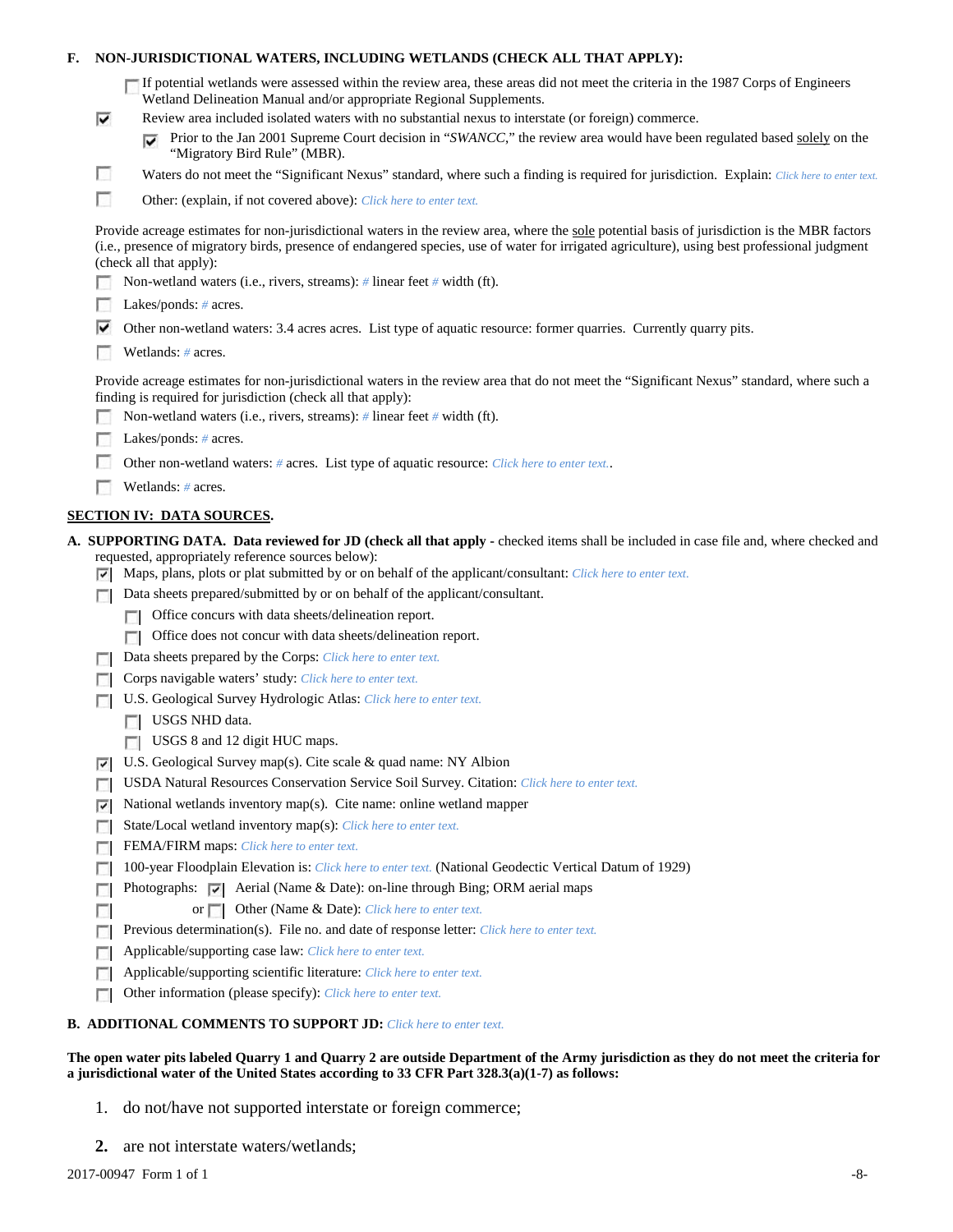- 3. the degradation or destruction of which would not affect interstate or foreign commerce and does not include such waters:
	- (i) which are or could be used by interstate or foreign travelers for recreational or other purposes; or
	- (ii) from which fish or shellfish are or could be taken and sold in interstate or foreign commerce; or
	- (iii) which are used or could be used for industrial purpose by industries in interstate commerce
- 4. are not impoundments of water otherwise defined as WOUS under the definition;
- 5. not tributaries of waters identified in paragraphs (a)(1)-(4) of this section;
- 6. are not a territorial sea;
- 7. are not wetland adjacent to waters (other than waters that are themselves wetlands) identified in paragraphs (a)(1)- (6) of this section;